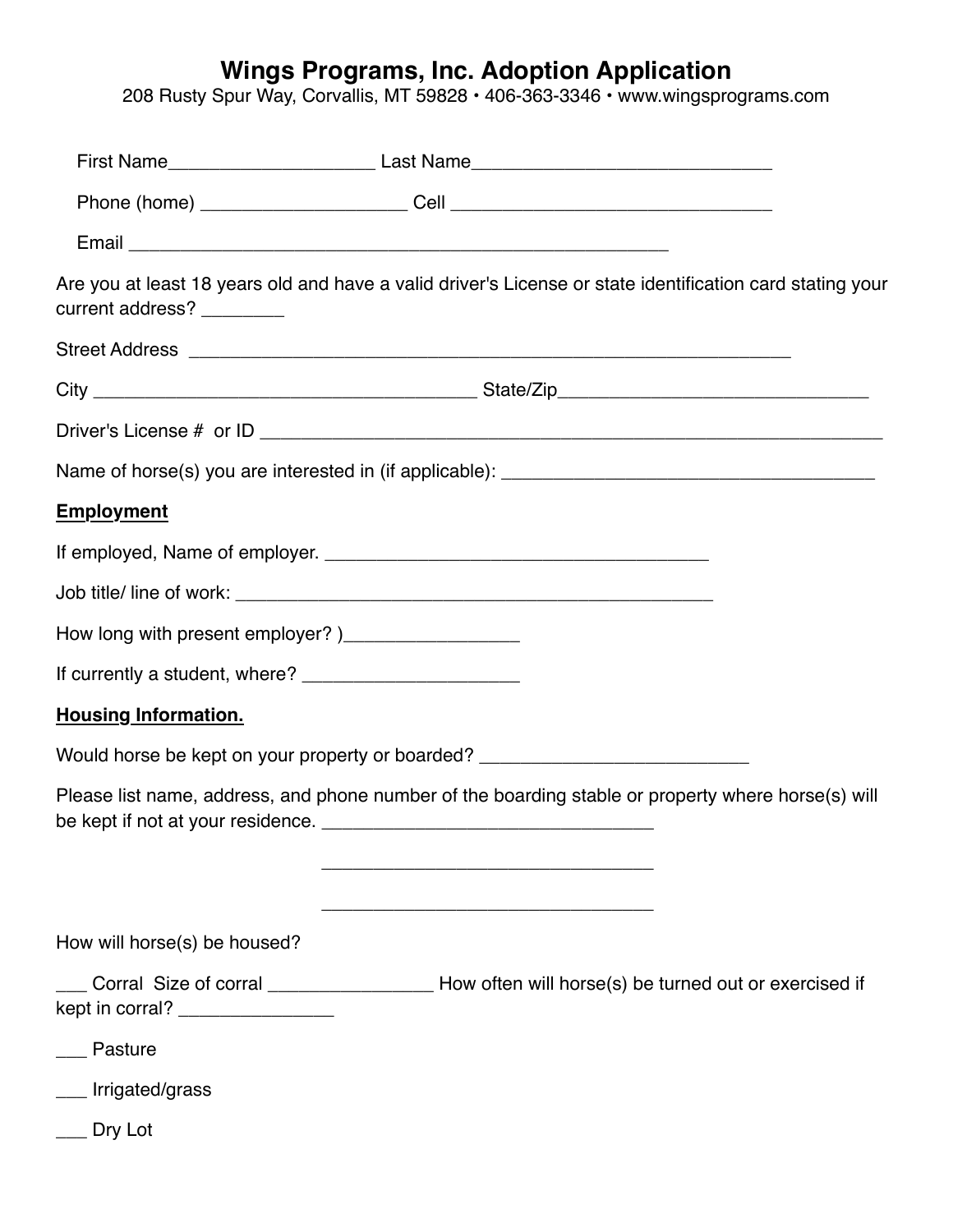| Please attach pictures of fencing and any housing.                                                                          |  |  |  |  |  |  |  |
|-----------------------------------------------------------------------------------------------------------------------------|--|--|--|--|--|--|--|
| I agree that a representative from The Wings Program may visit the site where the horse(s) will<br>live, if they so choose. |  |  |  |  |  |  |  |
| Please explain how you would transport the horse: _______________________________                                           |  |  |  |  |  |  |  |
| <b>Your Horse history</b>                                                                                                   |  |  |  |  |  |  |  |
|                                                                                                                             |  |  |  |  |  |  |  |
|                                                                                                                             |  |  |  |  |  |  |  |
|                                                                                                                             |  |  |  |  |  |  |  |
| If currently own horses, Tell me a little about them:                                                                       |  |  |  |  |  |  |  |
|                                                                                                                             |  |  |  |  |  |  |  |
|                                                                                                                             |  |  |  |  |  |  |  |
|                                                                                                                             |  |  |  |  |  |  |  |
|                                                                                                                             |  |  |  |  |  |  |  |
| Looking for horse in good condition, able to ride, and potentially train for sport                                          |  |  |  |  |  |  |  |
| ___ Looking for yearling                                                                                                    |  |  |  |  |  |  |  |
| ___ Looking for a senior and/or companion horse                                                                             |  |  |  |  |  |  |  |
| Looking for a green broke or horse in need of additional training                                                           |  |  |  |  |  |  |  |
|                                                                                                                             |  |  |  |  |  |  |  |
|                                                                                                                             |  |  |  |  |  |  |  |
| If interested in adopting one of our rideable horses, what is the level of experience for primary rider?                    |  |  |  |  |  |  |  |
| If interested in adopting one of our rideable horses, who else would be regularly riding and what is                        |  |  |  |  |  |  |  |
|                                                                                                                             |  |  |  |  |  |  |  |